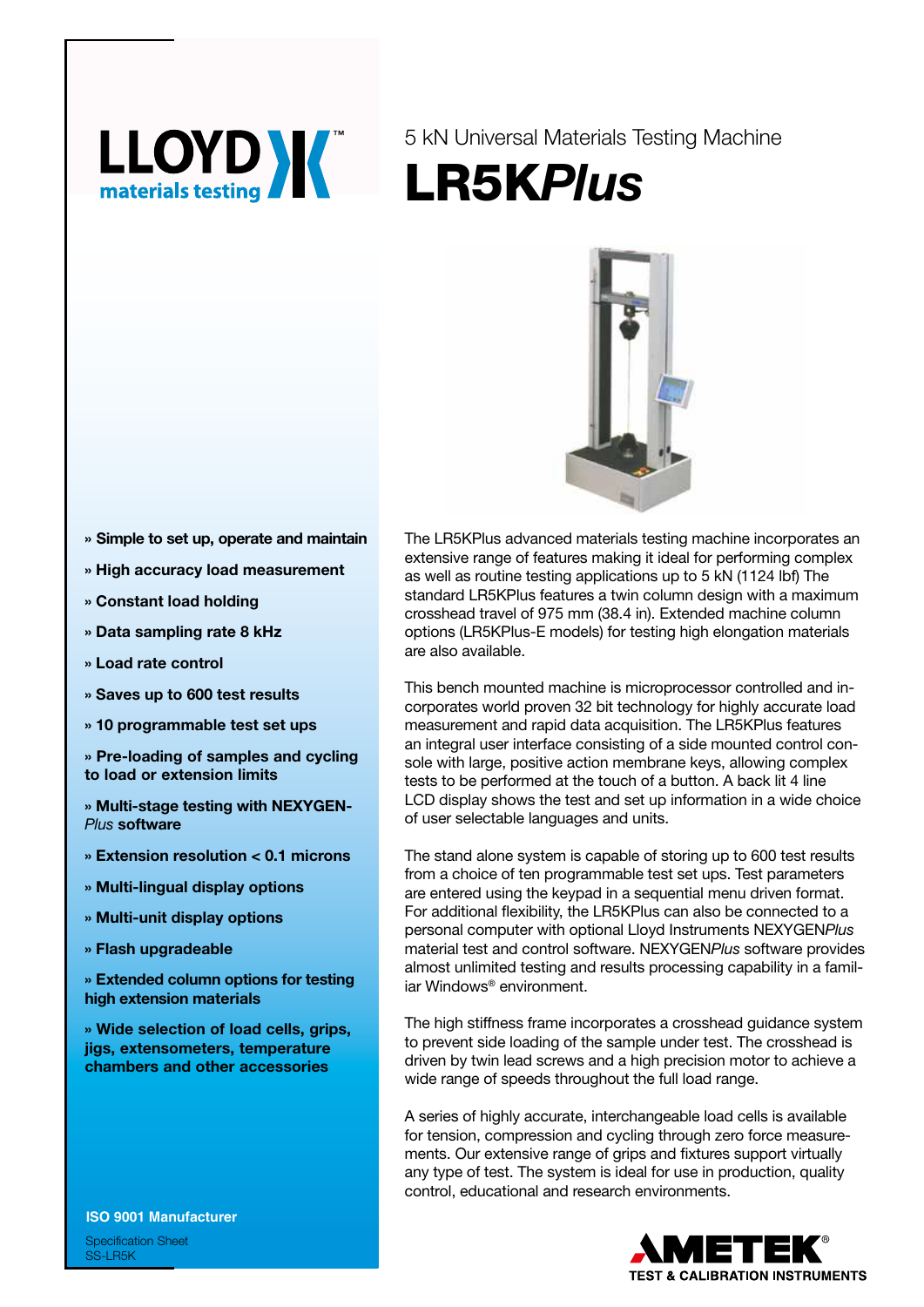

# **Specifications**

| <b>Force Capacity</b><br><b>LR5K Plus (Standard)</b><br><b>LR5K Plus (Extended)</b>    | 5 kN (1124 lbf)<br>5 kN (1124 lbf)                                                |  |
|----------------------------------------------------------------------------------------|-----------------------------------------------------------------------------------|--|
| <b>Crosshead Speed Range</b>                                                           | 0.01 to 1016 mm/min (0.0004 to 40 in/min)                                         |  |
| Speed Accuracy                                                                         | $< 0.2\%$ at steady state                                                         |  |
| Maximum Crosshead Travel<br><b>LR5K Plus (Standard)</b><br><b>LR5K Plus (Extended)</b> | 975 mm (38.4 in)<br>1463 mm (57.6 in)                                             |  |
| <b>Width Between Columns</b>                                                           | 404 mm (16 in)                                                                    |  |
| Minimum Load Resolution                                                                | 0.0001 N (Load cell specific)                                                     |  |
| Load Cell Accuracy                                                                     | < 0.5%                                                                            |  |
| <b>Extension Resolution</b>                                                            | $< 0.1$ microns                                                                   |  |
| Data Sampling Rate                                                                     | 8 kHz                                                                             |  |
| Display                                                                                | 40 character x 4 line backlit LCD                                                 |  |
| <b>Extensometer Inputs</b>                                                             | Digital and Analogue                                                              |  |
| Load Measuring System                                                                  | EN ISO 7500:2004 Class 0.5 ASTM E4                                                |  |
| Software                                                                               | NEXYGENPlus Data Analysis Software                                                |  |
| Supply Voltage                                                                         | 230Vac ±10%, 50-60 Hz, Fuse T3.15AH250V<br>115Vac ±10%, 50-60 Hz, Fuse T6.3AH250V |  |
| Weight<br><b>LR5K Plus (Standard)</b><br><b>LR5K Plus (Extended)</b>                   | 99 kg (218 lb)<br>103 kg (227 lb)                                                 |  |
| <b>Operating Temperature</b>                                                           | $5^{\circ}$ to 35 $^{\circ}$ C (41 $^{\circ}$ to 95 $^{\circ}$ F)                 |  |

## **Accessories**

| <b>Load Cells:</b>           | Part No |
|------------------------------|---------|
| 5 N (1.12 lbf                | 01/2946 |
| 10 N (2.25 lbf)              | 01/2360 |
| 20 N (4.5 lbf)               | 01/2950 |
| 50 N (11.25 lbf)             | 01/2361 |
| 100 N (22.5 lbf)             | 01/2480 |
| 250 N (56.25 lbf)            | 01/3048 |
| 500 N (112.5 lbf)            | 01/2362 |
| 1000 N (225 lbf)             | 01/2419 |
| 2500 N (562.50 lbf)          | 01/2363 |
| 5000 N (1124 lbf)            | 01/2364 |
| <b>Application Software:</b> |         |
| <b>NEXYGENPlus</b>           | 40/0771 |

## **Grips & Fixtures:**

A wide range of grips and fixtures are available.

#### **Extensometers:**

We supply contacting and non-contacting extensometers.

## **Temperature Chambers and Furnaces:**

A range of thermal chambers and furnaces are available.

### **Splinter Shields:**

Splinter shields can be supplied to your specific requirements.

## **LR5KPlus-CC Large Compression Cage Option:**

The LR5KPlus machine can be ordered mounted above a floor standing compression cage for larger sample testing.